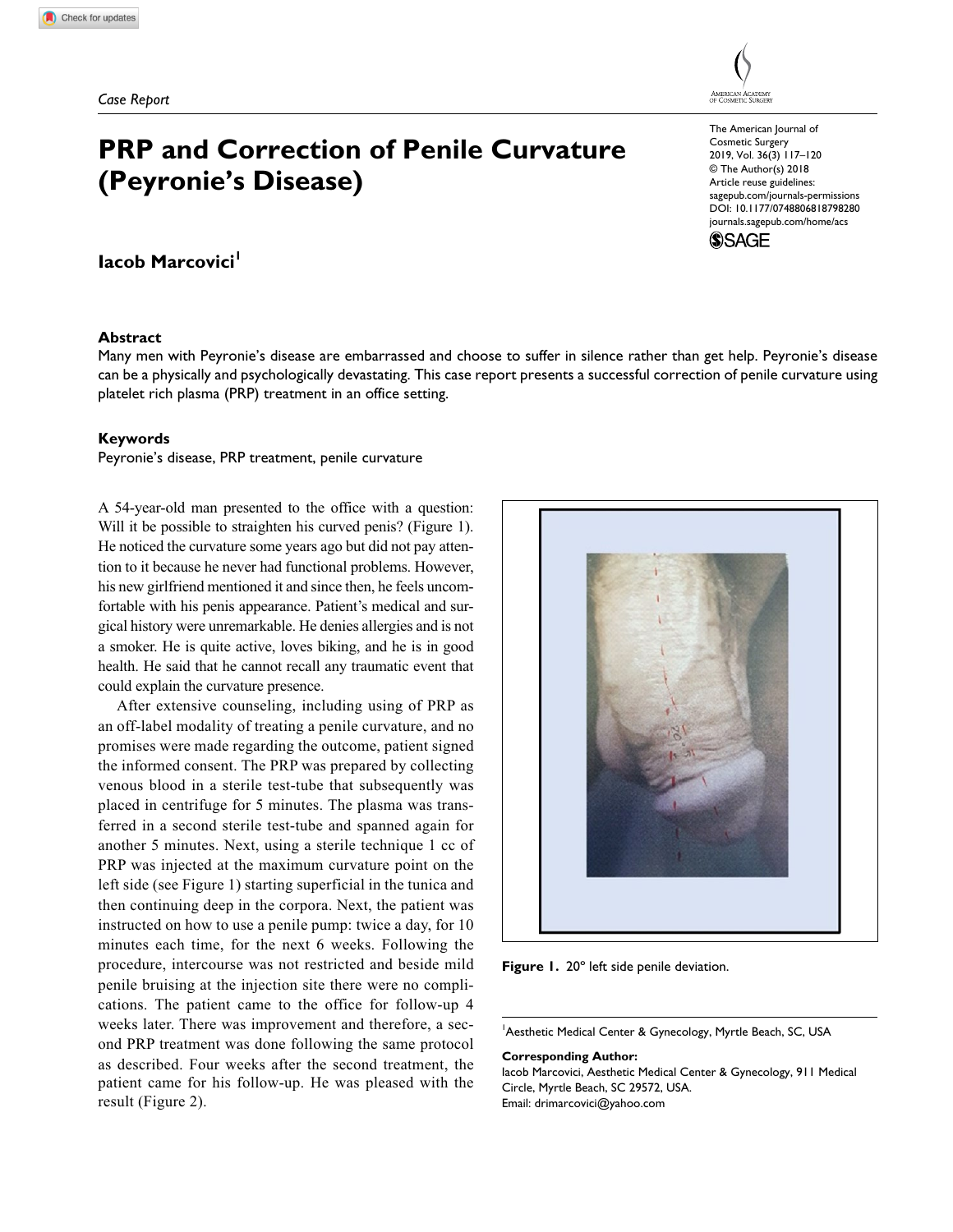

**Figure 2.** Progressive improvement of curvature after two treatments with PRP, each 4 weeks apart. *Note.* PRP = platelet rich plasma.

# **Discussion**

# *What Is Peyronie's Disease?*

Peyronie's disease is defined in the American Urological Association's 2015 guideline as an "acquired penile abnormality characterized by fibrosis of the tunica albuginea, which may be accompanied by pain, deformity, erectile dysfunction, and/or distress." It is a condition thought to be the result of localized inflammation of tunica albuginea followed by formation of a scar, called a plaque, in the penis. The plaque builds up inside the tunica albuginea and eventually, the penis will curve, and in extreme cases it can cause painful erections and can make intercourse difficult or even impossible. Most of the time the plaques form on the top of the penis making it to bend upward during the erection. When plaques form on the bottom or side of the penis, the bend will be downward or sideways. Sometimes plaques form all the way around the penis. These plaques most often do not cause curving but may cause the shaft of the penis to narrow like the neck of a bottle. Men may also notice that their penis became thinner and/or shorter.

Peyronie's Disease develops slowly during an acute phase lasting 12 to 18 months. At this time, the plaques form in the penis, the bending/curving of the penis gets worse, and on occasion pain will be present during erection. In the chronic phase, the plaque stops growing and the penis does not bend any further. It is estimated to affect less than 10% of men. The condition becomes more common within 40 to 70 old

age group.<sup>1</sup> It is rare in young men but has been seen in men in their 30s.

It seems that 10% to 15% of the patients will have spontaneous recovery, about 50% will get worse and the rest will be relatively stable.

*Etiology.* The underlying cause of Peyronie's disease is not well understood but trauma to the tunica albuginea is thought to be the main cause. $<sup>2</sup>$  The injury is followed by the plaque</sup> formation. It seems to be related to vigorous sexual activity with buckling of the penis, sports, or other accidents. An increased incidence in genetically related males suggests a genetic component.<sup>3</sup> Some men with connective tissue disorders such as Dupuytren's contracture of the hand have an increased incidence of Peyronie's disease.

*Treatment of Peyronie's disease.* Before starting any treatment one must remember that the consensus is for the first 12 months after diagnosis is to treat conservatively.

a. *Counseling*. Peyronie's disease affects quality of life in about 75% of men. Many men with Peyronie's disease are embarrassed and choose to suffer in silence rather than get help. Peyronie's disease can be a physically and psychologically devastating disease. It is not uncommon for men afflicted with Peyronie's disease to exhibit depression or withdrawal from their sexual partners.<sup>4</sup>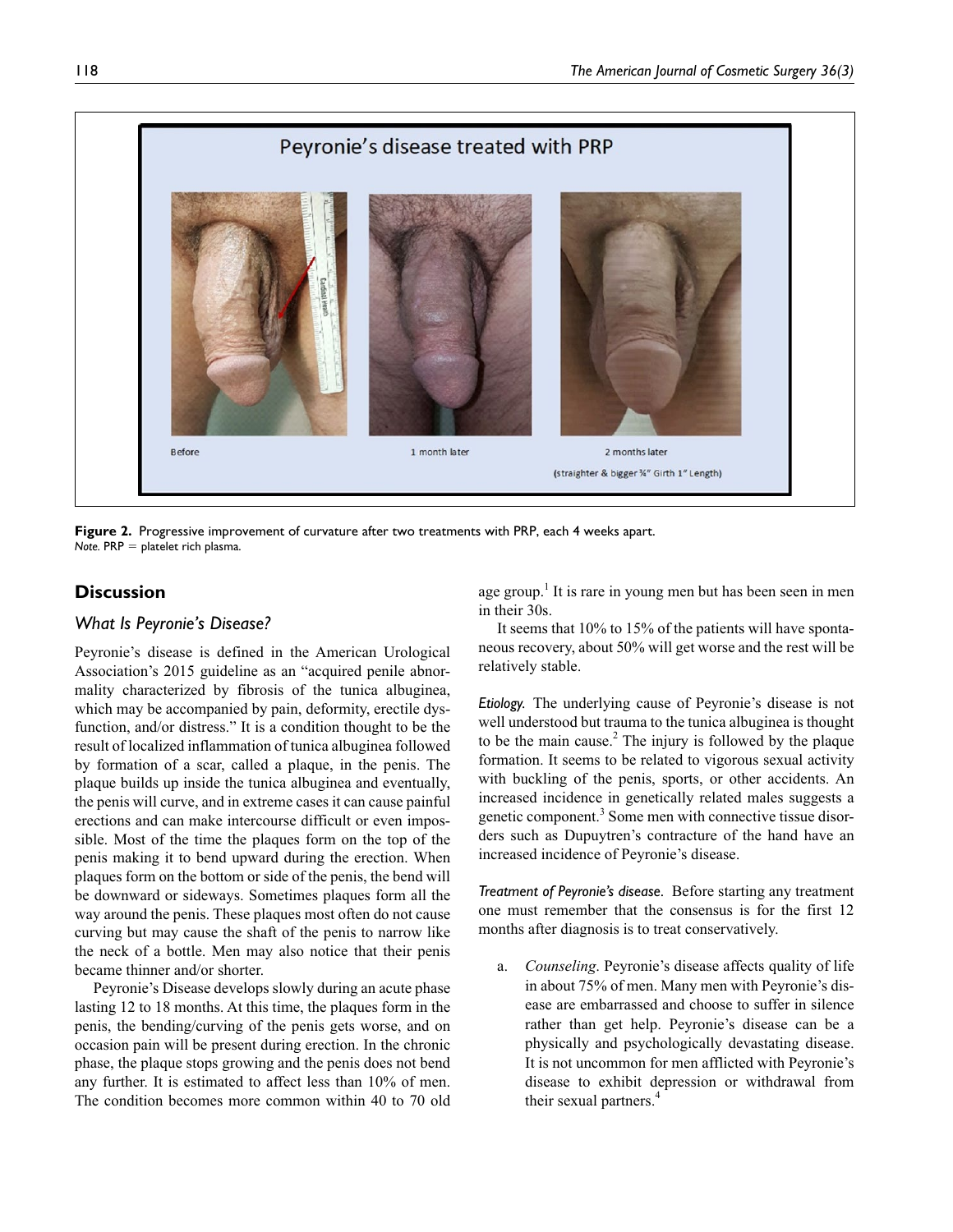- b. *Physical therapy and devices*. There is moderate evidence regarding the efficacity of penile traction therapy, a well-tolerated, minimally invasive treatment. However, there is uncertainty about the optimal duration of stretching per day and how long the treatment should last. Some suggest to be used up to 6 months.<sup>5</sup>
- c. *Drug therapy*. Many treatments have been studied, and the results so far have been mixed.<sup>6</sup>

*Vitamin E* supplementation has been studied for decades, and some success has been reported in older trials, but those successes have not been reliably repeated in larger, newer studies.<sup>7</sup>

*A combination of Vitamin E and colchicine* has shown some promise in delaying progression of the condition.<sup>8</sup>

*Some newer agents* targeting the basic mechanisms of inflammation have been studied in larger clinical trials. These include potassium  $para-aminobenzoate$  (Potaba),<sup>9</sup> helps reduce plaque size, but not the curve. *Pentoxifylline* (acting through *transforming growth factor* β*1* [TGFβ1] inhibition),<sup>10</sup> and *Coenzyme Q10*.<sup>11</sup>

*The efficacy of interferon alfa-2b* in the early stages of the disease has been reported in recent publications, (It has been shown to help control scarring, perhaps by slowing down the rate that scar tissue builds and by making an enzyme that breaks down the scar tissue) but, it was found to be less effective in cases where calcification of the plaque had occurred in common with many treatments.<sup>12</sup>

*Collagenase clostridium histolyticum* (CCH) is marketed as Xiaflex, a drug originally approved by the FDA (U.S. Food & Drug) to treat *Dupuytren's contracture*, is now an FDA-approved injectable drug for treatment of Peyronie's disease. The drug is reported to work by breaking down the excess collagen in the penis that causes Peyronie's disease.<sup>13</sup> This drug (Xiaflex®) is now approved in the United States for treatment of men with penises curving more than 30 degrees.

d. *Surgical therapies* are beyond the scope of this discussion.

Why using PRP in this patient?

Platelet-rich plasma (PRP) is a concentrate of autologous blood growth factors which has been used for decades to improve angiogenesis and wound healing. PRP treatments are used in dentistry, orthopedics, dermatology, ophthalmology, and other disciplines often with great results. Platelets store various growth factor proteins, such as platelet-derived growth factor (PDGF), epidermal growth factor, vascular endothelial growth factor, transforming growth factor beta (TGF-β), and others. These growth factors are needed to promote the inflammatory and proliferative phases

of wound healing. PDGF initiates the movement to the wound of inflammatory cells such as neutrophils and macrophages and through phagocytosis process they engulf bacteria and damaged tissue. PDGF and TGF also stimulate other reparative cells such as fibroblasts and endothelial cells.<sup>14</sup> An online search of the NIH (National Institutes of Health) U.S. National Library of Medicine, PubMed, and Cochrane Library databases for terms such as Peyronie's disease and Platelet Rich Plasma (PRP) produced no citations. Therefore, it is possible that this case report might be one of a few to mention the successful PRP treatment in a Peyronie's disease case. If the results of this report will be confirmed by other studies then a relatively new and minimal invasion procedure will be available to treat Peyronie's disease.

# **Declaration of Conflicting Interests**

The author(s) declared no potential conflicts of interest with respect to the research, authorship, and/or publication of this article.

## **Funding**

The author(s) received no financial support for the research, authorship, and/or publication of this article.

## **References**

- 1. Penile curvature (Peyronie's disease). National Institute of Diabetes and Digestive and Kidney Diseases. July 2014. [http://www.urol](http://www.urologyhealth.org/)[ogyhealth.org/](http://www.urologyhealth.org/)
- 2. Peyronie's disease: causes. Mayo Clinic. [https://www.mayo](https://www.mayoclinic.org/diseases-conditions/peyronies-disease/diagnosis-treatment/drc-20353473)[clinic.org/diseases-conditions/peyronies-disease/diagnosis](https://www.mayoclinic.org/diseases-conditions/peyronies-disease/diagnosis-treatment/drc-20353473)[treatment/drc-20353473](https://www.mayoclinic.org/diseases-conditions/peyronies-disease/diagnosis-treatment/drc-20353473)
- 3. Carrieri MP, Serraino D, Palmiotto F, Nucci G, Sasso F. A case-control study on risk factors for Peyronie's disease. *J Clin Epidemiol*. 1998;51(6):511-515. doi:10.1016/S0895- 4356(98)00015-8.
- 4. Nelson CJ, Mulhall JP. Psychological impact of Peyronie's disease: a review. *J Sex Med*. 2013;10(3):653-660. doi:10.1111/ j.1743-6109.2012.02999.x.
- 5. Eric C, Geralb B. Penile traction therapy and Peyronie's disease: a state of art review of the current literature. *Ther Adv Urol*. 2013;5(2):59-65. doi:10.1177/1756287212454932.
- 6. Levine LA. Review of current nonsurgical management of Peyronie's disease. *Int J Impot Res*. 2003;15(suppl 5):S113-S120. doi:10.1038/sj.ijir.3901084.
- 7. Mynderse LA, Monga M. Oral therapy for Peyronie's disease. *Int J Impot Res*. 2002;14(5):340-344. doi:10.1038/ sj.ijir.3900869.
- 8. Prieto Castro RM, Leva Vallejo ME, Regueiro Lopez JC, Anglada Curado FJ, Alvarez Kindelan J, Requena Tapia MJ. Combined treatment with vitamin E and colchicine in the early stages of Peyronie's disease. *BJU Int*. 2003;91(6):522-524. doi:10.1046/j.1464-410X.2003.04134.x.
- 9. Weidner W, Hauck EW, Schnitker J. Potassium paraaminobenzoate (POTABA) in the treatment of Peyronie's disease: